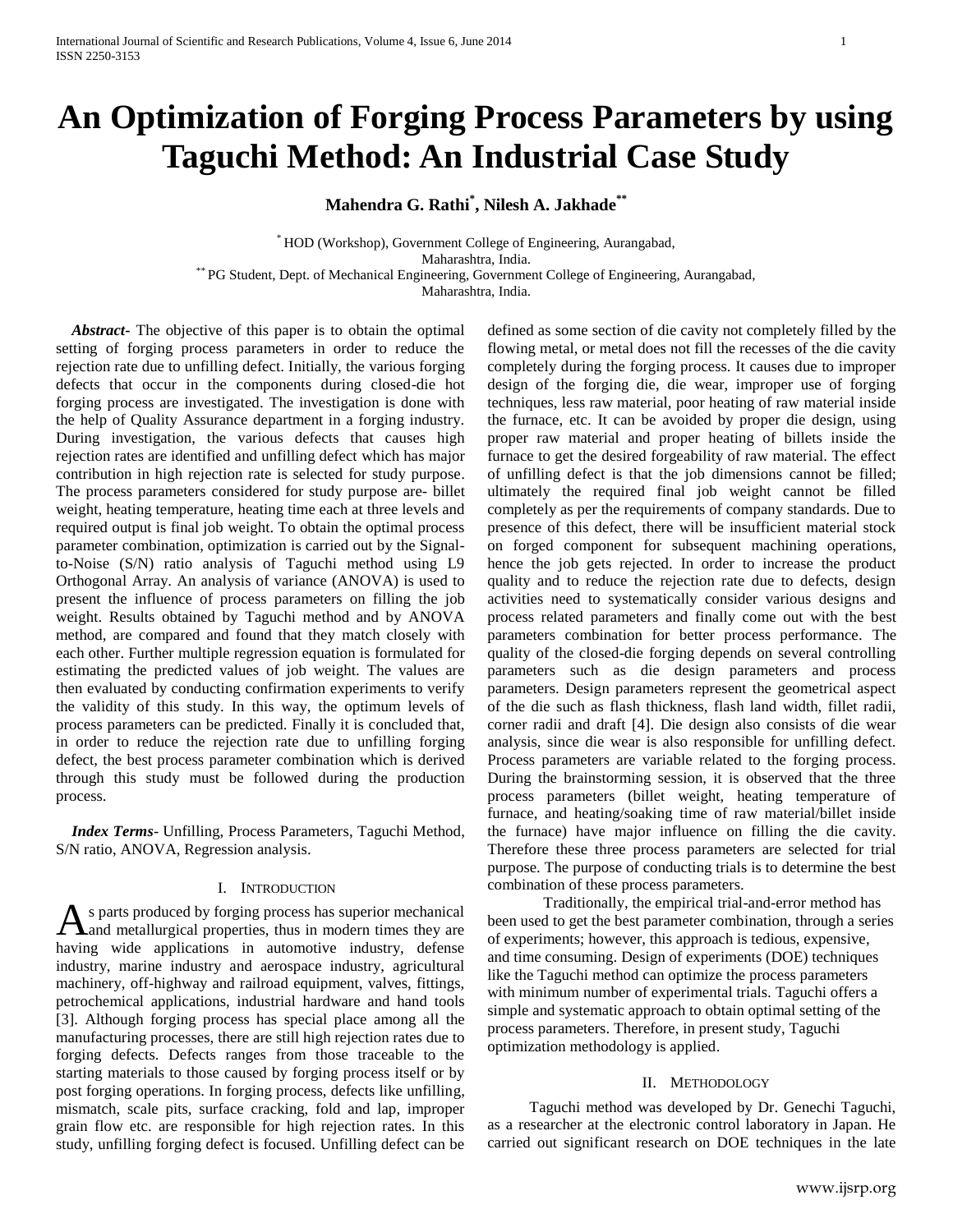1940's. He proposed that optimization of process parameters should be carried out in three-step approach- system design, parameter design, and tolerance design. System design deals with innovative research, looking for what factors and levels should be. Parameter design is used to obtain the optimum levels of process parameters to improve the performance of process/products by adjusting levels of factors. Finally, tolerance design aims to determine the control characteristics for each factor level identified in earlier studies [5]. The parameter design is the key step in Taguchi method to achieving high quality without increasing cost. The steps included in Taguchi parameter design are: selecting the proper orthogonal array (OA) according to the numbers of controllable factors (parameters); running experiments based on the OA; analyzing the data; identifying the optimum condition; and conducting confirmation trials with the optimal levels of all the parameters. To select an appropriate orthogonal array for experiments, the total degrees of freedom need to be computed. The degrees of freedom are defined as the number of comparisons between process parameters that need to be made to determine which level is better and specifically how much better it is. The degrees of freedom for the orthogonal array should be greater than or at least equal to those for the process parameters. For three parameters each at three levels, the degrees of freedom are six. Once the degrees of freedom required are known, the next step is to select an appropriate orthogonal array to fit the specific task [4]. A three level orthogonal array  $(L9 3<sup>3</sup>)$ with nine experimental runs (total degrees of freedom  $= 9-1 = 8$ ) is selected for the present study. Orthogonal array (OA) is nothing but the shortest possible matrix of combinations in which all the parameters are varied at the same time and their effect and performance interactions are studied simultaneously. With the selection of  $(L9 3^3)$  orthogonal array, using three parameters and three levels for each, the numbers of experiments required are nine, which in classical combination method using full factorial experimentation would require 27 numbers of experiments to get the influencing parameters [6]. Thus, by using Taguchi method, based on orthogonal arrays, the numbers of experiments can be reduced. Taguchi method employs the S/N ratio to identify the quality characteristics applied for engineering design problems. The S/N ratio characteristics can be divided into three types: lower-the-better, larger-the-better, and nominal-the-better.

## III. INPUT DATA COLLECTION AND PROBLEM IDENTIFICATION

 During the investigation that done with the help of QA department, in a forging industry, it is clear from the monthly rejection report (Table 1) for the month of December 2013, company has manufactured 14 types of gear blanks. In the total production of 12945 numbers, 787 numbers got rejected. It means the plant has a rejection rate of 6.08% in that month. This much rejection rate cannot be tolerated by the company, this lead to undergo detail study in the company about the defects that caused this much rejection rate and the remedial actions suitable for that to reduce the rejection rate. From the information of Table 1, two charts are plotted. Chart 1 shows that Part No. 2876 has maximum rejection and Chart 2 shows that 'Unfilling' defect has major contribution in rejection of part No. 2876. Therefore, Part No. 2876 is selected here for study purpose and trying to attack on unfilling defect in that product.

 As per the Process Standard of company, the ranges of three process parameters (which are selected for trial purpose), for the Part No. 2876 are- Billet Weight: 6.25 Kg +/- 0.05 Kg, Heating Temperature of furnace:  $1200\,^{\circ}\text{C}$  +/- 50  $^{\circ}\text{C}$ , and Heating/Soaking Time for billets inside the furnace: 60 min. +/- 10 min.

Table 1 : Monthly Rejection Report (Dec. 2013)

| Sr.            | Part  | Production<br>Qty. |     |                | Defect wise Rejected Qty. | (in Nos.)      |                |                | Total<br>Rejected | Rejection<br>$(in \%)$ |
|----------------|-------|--------------------|-----|----------------|---------------------------|----------------|----------------|----------------|-------------------|------------------------|
| No.            | No.   | (in Nos.)          | U/F | S/P            | M/M                       | Lap            | C/R            | D/M            | Qty.<br>(in Nos.) |                        |
| $\mathbf{1}$   | 2682  | 1080               | 27  | 9              | 5                         | $\overline{7}$ | 6              | 3              | 57                | 5.28                   |
| $\overline{2}$ | 2686  | 900                | 22  | 5              | 12                        | $\mathbf Q$    | $\overline{9}$ | 3              | 60                | 6.67                   |
| 3              | 2690  | 1100               | 10  | 18             | 3                         | 10             | $\theta$       | $\overline{2}$ | 43                | 3.91                   |
| $\overline{4}$ | 2691  | 850                | 1   | 6              | 19                        | 3              | $\overline{7}$ | 3              | 39                | 4.59                   |
| 5              | 2732  | 975                | 17  | 8              | 7                         | 5              | $\overline{4}$ | 1              | 42                | 4.31                   |
| 6              | 2793  | 1000               | 20  | $\overline{4}$ | 12                        | 9              | 10             | $\overline{0}$ | 55                | 5.50                   |
| $\overline{7}$ | 2873  | 995                | 27  | 11             | 9                         | 6              | 3              | $\overline{2}$ | 58                | 5.83                   |
| 8              | 2876  | 1000               | 59  | 13             | $\overline{7}$            | 11             | 8              | 10             | 108               | 10.80                  |
| 9              | 2877  | 790                | 32  | 8              | 5                         | 3              | $\overline{2}$ | $\overline{4}$ | 54                | 6.84                   |
| 10             | 2930  | 600                | 8   | 15             | 14                        | 3              | $\mathbf{0}$   | 5              | 45                | 7.50                   |
| 11             | 2957  | 875                | 15  | 8              | 16                        | $\overline{2}$ | 6              | 3              | 50                | 5.71                   |
| 12             | 2958  | 1000               | 24  | $\overline{4}$ | 9                         | 13             | 8              | 1              | 59                | 5.90                   |
| 13             | 3038  | 930                | 11  | 23             | $\overline{4}$            | 7              | $\overline{7}$ | 5              | 57                | 6.13                   |
| 14             | 3039  | 850                | 24  | 11             | $\overline{7}$            | 7              | 5              | 6              | 60                | 7.06                   |
|                | Total | 12945              | 297 | 143            | 129                       | 95             | 75             | 48             | 787               | 6.08                   |



Chart 1 : Part number wise rejected Qty.





# IV. EXPERIMENTAL DETAILS

*A. Selection of Process Parameter levels and Response Factor:*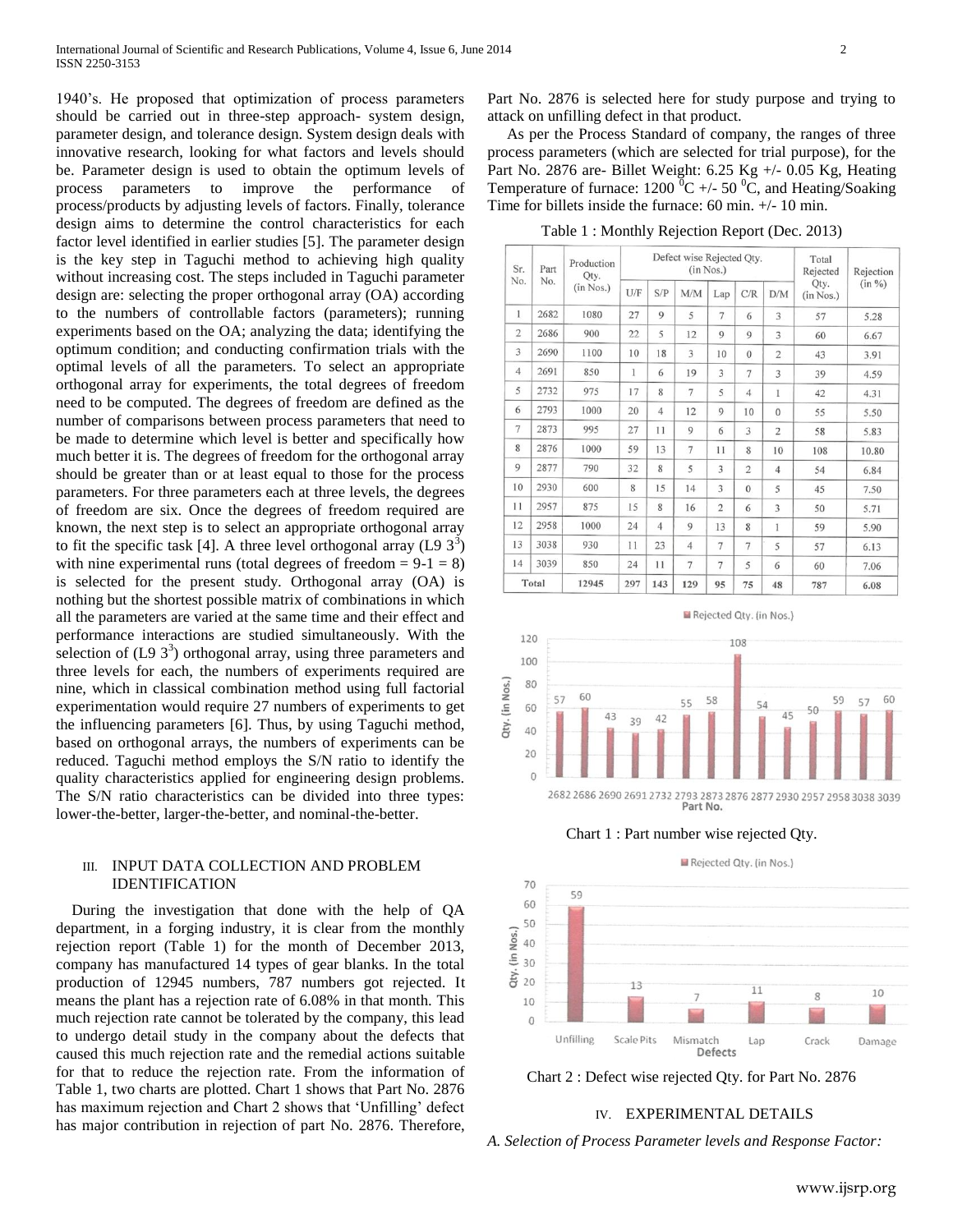There are three input controlling parameters selected with their three levels. Details of parameters and their levels used in this study are as shown in Table- 2. Unfilling defect is as shown in Photograph- 1 and 2. It is very difficult to predict the occurrence of this defect at a particular place on a job, but this defect directly affects the required final job weight. So, the selected response parameter/factor for this study is required final job weight. As per the Company standard, the required final job weight for Part No. 2876 is 5.50 Kg +/- 0.05 Kg.

| А | Billet Wt. (in Kg)            | 6.20<br>(A1) | 6.25<br>(A2) | 6.30<br>(A3) |
|---|-------------------------------|--------------|--------------|--------------|
| В | Heating Temp. (in ${}^{0}C$ ) | 1150<br>(BI  | 1200<br>(B2) | 1250<br>(B3) |
|   | Heating Time (in min.)        | 50<br>Œ.     | 60           | 70           |

Table 2 : Process Parameters with their Levels



Photograph 1: Unfilling defect at front side of job



Photograph 2: Unfilling defect at back side of job

## *B. Design of Experiments:*

The design of experiment is carried out by Taguchi methodology using Minitab 14 Software. In this technique the main objective is to optimize the job weight that is influenced by various process parameters. Since three controllable factors and three levels of each factor are considered L9 $(3^3)$  Orthogonal Array is selected for this study. Table 3 shows the layout of experiments to be carried out according to Taguchi L9 Orthogonal Array.

## *C. Experimental Set-up:*

A Series of experiments are conducted to evaluate the influence of process parameters on job weight. The trials are carried out on 2 Ton Pneumatic Hammer. Electronic weighing machine is used for weight measurement. The experiments are conducted by keeping all other parameters constant. The constant parameters are air-fuel ratio (6:1) to furnace burner, type of furnace oil (cbfs), air pressure (75 psi) to hammer, type of hammer, die wear within limit, skilled operator, etc. Photograph 3 shows hammering operation on 2-Ton hammer during experimentation and photograph 4 shows electronic weighing machine to be used for weight measurement purpose.

Table 3 : Layout of experiments

| Trial | <b>Parameters Combination</b> |      |    |  |  |  |
|-------|-------------------------------|------|----|--|--|--|
| No.   | A                             | B    | C  |  |  |  |
| 1     | 6.20                          | 1150 | 50 |  |  |  |
| 2     | 6.20                          | 1200 | 60 |  |  |  |
| 3     | 6.20                          | 1250 | 70 |  |  |  |
| 4     | 6.25                          | 1150 |    |  |  |  |
| 5     | 6.25                          | 1200 | 70 |  |  |  |
| 6     | 6.25                          | 1250 | 50 |  |  |  |
| 7     | 6.30                          | 1150 | 70 |  |  |  |
| 8     | 6.30                          |      | 50 |  |  |  |
| 9     | 6.30                          | 1250 | 60 |  |  |  |



Photograph 3: Hammering operation



Photograph 4: Electronic weighing machine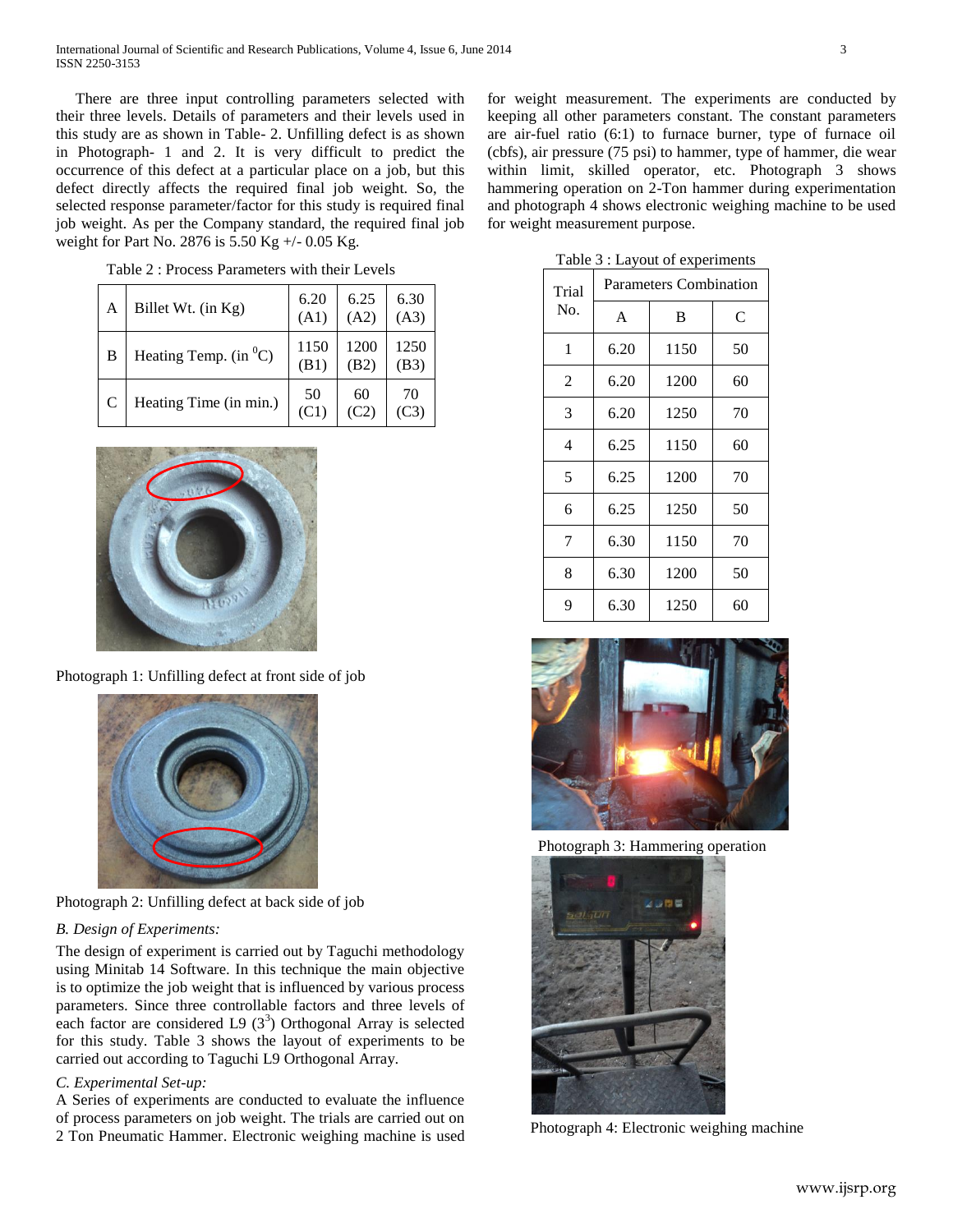## V. RESULTS AND DISCUSSION

#### *A. S/N Ratio Analysis:*

 After the conduction of trials, the results for job weight are collected and they are analyzed by means of calculating the S/N ratio. Taguchi uses the S/N ratio analysis to measure the quality characteristic deviating from the desired value. In S/N ratio, the term 'Signal' represents the desirable value (mean) for the output characteristic and the term 'Noise' represents the undesirable value for the output characteristic. In general, a better signal is obtained when the noise is smaller, so that a larger S/N ratio gives better final result. That means, the divergence of the final results becomes smaller. The S/N ratio for larger-the-better target of each experimental trial is calculated based on the following equation, and the values are listed in Table 4.

Larger-the-better characteristic

 $S/N = -10 log(MSD)$ 

Where MSD= Mean Square Deviation for the Output Characteristic.

$$
MSD = (1/Y_1^2 + 1/Y_2^2 + 1/Y_3^2 + \dots + 1/Y_n^2) / n
$$

Where  $Y_1$ ,  $Y_2$ ,  $Y_3$  are the responses and 'n' is the number of tests in a trial.

 The level of a factor with the highest S/N ratio is the optimum level for responses measured. The higher the signal to noise ratio, the more favorable is the effect of input variable on the output.

Table 4: Results of Experiments

| Trial          |      | Parameters<br>Combination | Results |            |             |
|----------------|------|---------------------------|---------|------------|-------------|
| No.            | A    | B                         | C       | Job<br>wt. | $S/N$ ratio |
| 1              | 6.20 | 1150                      | 50      | 5.39       | 14.6318     |
| $\overline{2}$ | 6.20 | 1200                      | 60      | 5.37       | 14.5995     |
| 3              | 6.20 | 1250                      | 70      | 5.34       | 14.5508     |
| 4              | 6.25 | 1150                      | 60      | 5.44       | 14.7120     |
| 5              | 6.25 | 1200                      | 70      | 5.42       | 14.6800     |
| 6              | 6.25 | 1250                      | 50      | 5.41       | 14.6639     |
| 7              | 6.30 | 1150                      | 70      | 5.44       | 14.7120     |
| 8              | 6.30 | 1200                      | 50      | 5.48       | 14.7756     |
| 9              | 6.30 | 1250                      | 60      | 5.46       | 14.7439     |

From Table 4 - It is clear that, the S/N ratio is higher for Trial No. 8, hence the optimum value levels of control factors for higher job weight, are at- billet weight (6.30 Kg), heating temperature (1200  $^0$ C), and heating time (50 min.). Chart 3 shows the Trend for Results of Trials.



Chart 3: Trend chart for Results of Trials

Table 5: Estimated Model Coefficients for S/N ratios

| Term         | Coef      | SE Coef  | т        | P     |
|--------------|-----------|----------|----------|-------|
| Constant     | 14.6744   | 0.008126 | 1805.758 | 0.000 |
| 6.20<br>B wt | $-0.0804$ | 0.011493 | $-6.992$ | 0.020 |
| 6.25<br>B wt | 0.0109    | 0.011493 | 0.950    | 0.442 |
| Temp 1150    | 0.0109    | 0.011493 | 0.945    | 0.444 |
| Temp 1200    | 0.0106    | 0.011493 | 0.926    | 0.452 |
| Time 50      | 0.0161    | 0.011493 | 1.398    | 0.297 |
| Time<br>60   | 0.0107    | 0.011493 | 0.933    | 0.449 |

Table 5 shows the linear model for S/N ratios. Summary of Model- $S = 0.02438$  R-Sq = 97.1% R-Sq(adj) = 88.3%

From Table 6 and Figure 1, it is clear that, larger the 'delta' value, greater the significance of the control factor. It means for higher job weight, the most significant factor is billet weight (A), followed by heating time (C), and heating temperature (B).

Table 6 : Response for S/N ratios

Larger is better

| Level          | B wt  | Temp  | Time  |
|----------------|-------|-------|-------|
|                | 14.59 | 14.69 | 14.69 |
| $\overline{2}$ | 14.69 | 14.69 | 14.69 |
| 3              | 14.74 | 14.66 | 14.65 |
| Delta          | 0.15  | 0.03  | 0.04  |
| Rank           |       | 3     | 2     |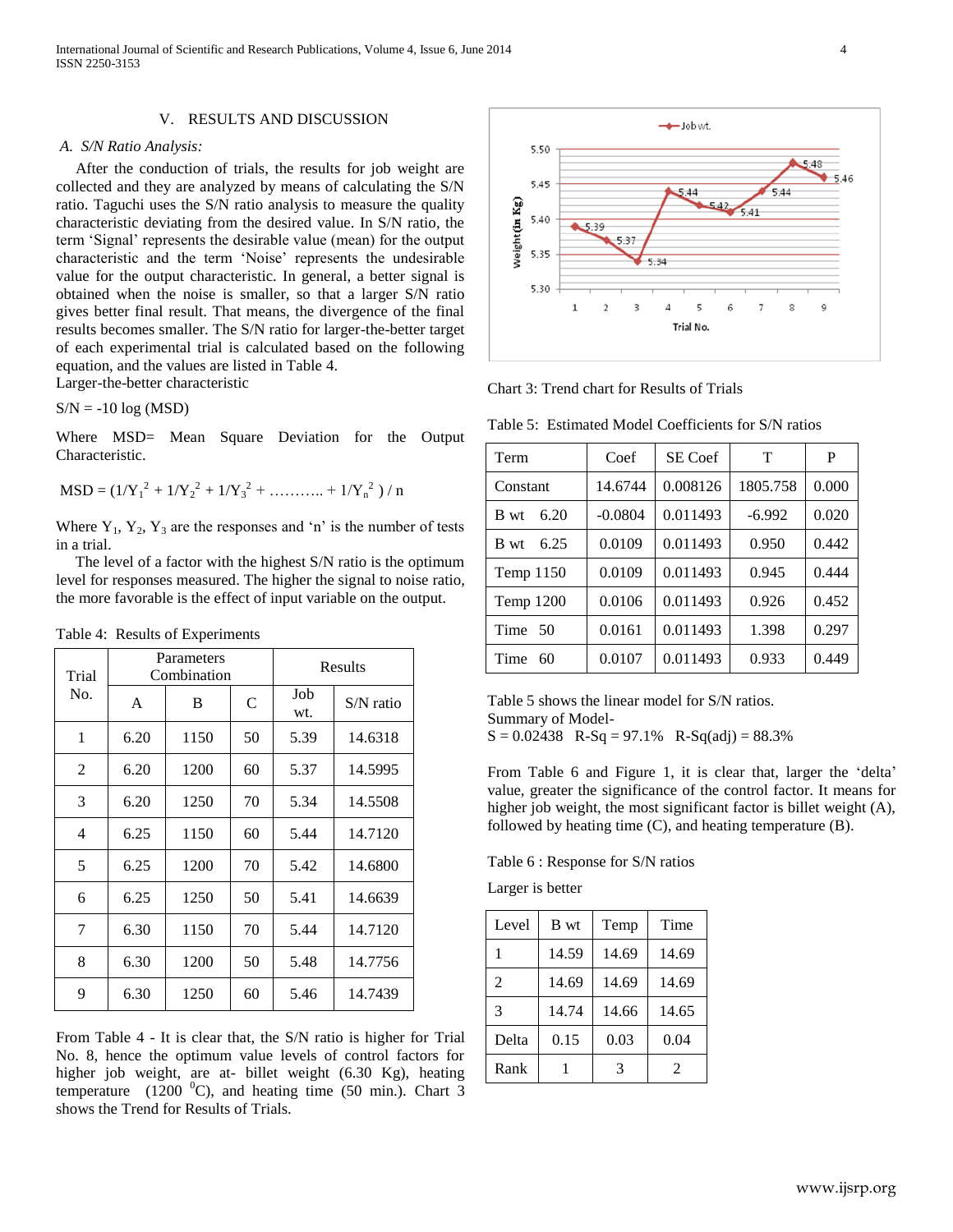

Figure 1 : Effect of process parameters on S/N Ratio

## *B. Analysis of Variance (ANOVA):*

 Analysis of variance is a standard statistical technique to interpret the experimental results. It is extensively used to detect differences in average performance of groups of items under investigation. It breaks down the variation in the experimental result into accountable sources and thus find the parameters whose contribution to total variation is significant. Thus analysis of variance is used to study the relative influences of multiple variables, and their significance. The purpose of ANOVA is to investigate which process parameters significantly affect the quality characteristic. The analysis of the experimental data is carried out using the software MINITAB 14 specially used for design of experiment applications.

**Example 19.** The state of the state and the state of the state of the state of the state of the state of the state of the state of the state of the state of the state of the state of the state of the state of the state o In order to find out statistical Significance of various factors like billet weight (A), heating temperature (B), and heating time (C), and their interactions on job weight, analysis of variance (ANOVA) is performed on experimental data. Table 7 shows the results of the ANOVA for S/N ratio. The last column of the table indicates p-value for the individual control factors. The 'p-value' plays an important role in this analysis. It is known that smaller the p-value, greater the significance of the factor. Table 7 indicates that, the billet weight ( $p=0.034$ ), heating time ( $p=$  $0.267$ ), and heating temperature ( $p=0.363$ ) in this order, are the most significant control factors effecting the job weight. It means, the billet weight is the most significant factor and the heating temperature has less influence on the performance output.

|  |  | Table 7: ANOVA for S/N ratios |
|--|--|-------------------------------|
|--|--|-------------------------------|

| Source            | DF             | Seq SS   | Adj MS   | F     | P     |
|-------------------|----------------|----------|----------|-------|-------|
| B wt              | 2              | 0.034190 | 0.017095 | 28.76 | 0.034 |
| Temp              | 2              | 0.002082 | 0.001041 | 1.75  | 0.363 |
| Time              | $\mathcal{L}$  | 0.003271 | 0.001636 | 2.75  | 0.267 |
| Residual<br>Error | $\mathfrak{D}$ | 0.001189 | 0.000594 |       |       |
| Total             | 8              | 0.040732 |          |       |       |

#### *C. Percent contribution:*

 Percent contribution to the total sum of square can be used to evaluate the importance of a change in the process parameter on these quality characteristics.

Percent contribution is calculated by the following equation:

Percent contribution  $(P) = (SS'A / SST) *100$ 

Table 8 and Chart 4 shows individual % contribution of parameters under study.

| Sr.<br>No. | Factors                     | Level<br>Description | Rank | Contribution<br>(%) |
|------------|-----------------------------|----------------------|------|---------------------|
|            | A: Billet wt.               | 6.30                 |      | 83.94               |
| 2          | <b>B</b> : Heating<br>Temp. | 1200                 | 3    | 5.11                |
| 3          | C: Heating<br>Time          | 50                   | 2    | 8.03                |

Table 8: Optimum Condition and Percent Contribution



Chart 4: Percent contribution

#### *D. Regression Analysis:*

 Regression analysis is used for explaining or modeling the relationship between a single variable Y, called the response, output or dependent variable, and one or more predictor, input, independent or explanatory variables. The mathematical model for process parameters such as billet weight, heating temperature and heating time is obtained from regression analysis using MINITAB 14 statistical software to predict the job weight. Table 9 shows the regression analysis model.

Table 9 : Regression analysis model

| Predictor | Coef         | SE Coef   | т       | P     |
|-----------|--------------|-----------|---------|-------|
| Constant  | $-0.0967$    | 0.7598    | $-0.13$ | 0.904 |
| B wt      | 0.9333       | 0.1193    | 7.83    | 0.001 |
| Temp      | $-0.0002000$ | 0.0001193 | $-1.68$ | 0.154 |
| Time      | $-0.0013333$ | 0.0005963 | $-2.24$ | 0.076 |

Summary of Model-

 $S = 0.0146059$  R-Sq = 93.2% R-Sq(adj) = 89.2%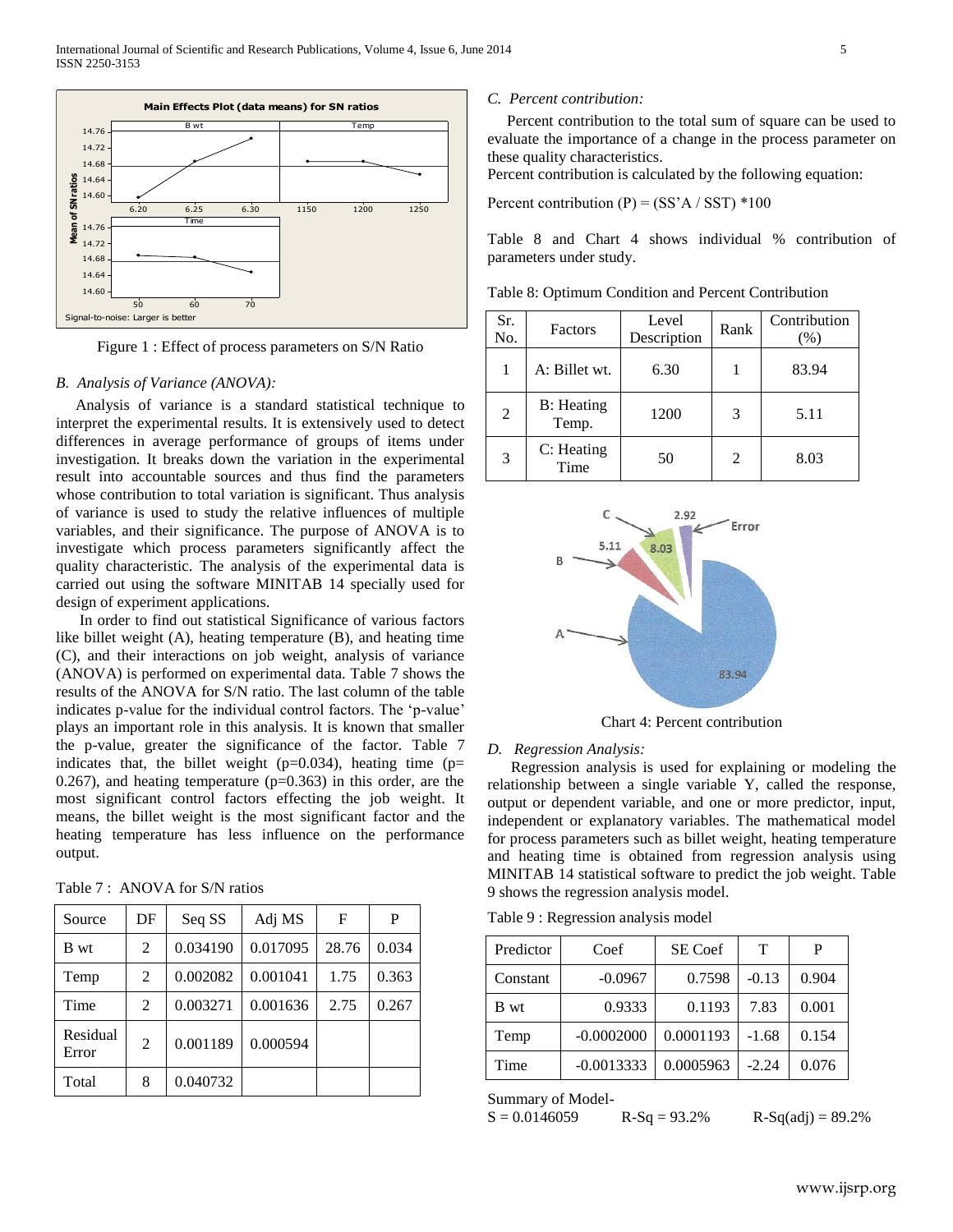International Journal of Scientific and Research Publications, Volume 4, Issue 6, June 2014 6 ISSN 2250-3153

The regression equation is

 $Y = -0.0967 + 0.9333$  A  $- 0.0002000$  B  $- 0.0013333$  C …… (1)

Where,

 $Y =$  Response i.e. Job weight (Kg)

 $A =$  Billet wt. (Kg), B = Heating Temperature ( ${}^{0}C$ ), C = Heating Time (min)

 If we put optimum parameters (A3B2C1) which are drawn by S/N ratio and ANOVA analyses, in equation (1), it will give the optimum value of quality characteristic which will be the maximum job weight.

 $Y_{opt} = -0.0967 + 0.9333*A3 - 0.0002000*B2 - 0.0013333*C1$  $Y_{opt} = -0.0967 + 0.9333 * 6.30 - 0.0002000 * 1200 -$ 0.0013333\*50

 $Y_{opt} = 5.4764$  Kg (Predicted by Regression Equation)

In multiple linear regression analysis,  $R^2$  is value of the correlation coefficient and should be between 0.8 to 1. In this study, the results obtained for final job weight are in good agreement with regression model  $(R^2>0.80)$ . Figure 2 shows the Residual plots for job weight.



Figure 2: Residual Plots for Job weight

## *E. Confirmation Experiments:*

 In Order to test the predicted result, confirmation experiment has been conducted by running another three trials at the optimal settings of the process parameters, determined from the Analysis i.e. A3B2C1.

|  |  | Table 10: Results for confirmation experiments |  |
|--|--|------------------------------------------------|--|
|  |  |                                                |  |

| Observation | Trial No. |      |      | Avg.    | S/N     |  |
|-------------|-----------|------|------|---------|---------|--|
|             |           |      |      | Job wt. | ratio   |  |
|             | 5.49      | 5.48 | 5.49 | 5.4867  | 14.7862 |  |

 The results for confirmation experiments are shown in Table 10, and it is observed that the average Job weight i.e. 5.4867 and S/N Ratio 14.7862, falls within predicted 80% Confidence Interval. Chart 5 shows the Trend for Results of confirmation experiments. Photograph 5 shows a defect free job produced during confirmation experiments and Photograph 6 shows the weight measurement for that job.



Chart 5: Trend chart for Results of confirmation experiments



Photograph 5: Defect free job



Photograph 6: Job weight  $= 5.49 \text{ kg}$ 

## VI. CONCLUSION

 The Unfilling defect in Part No. 2876, was selected for this study. The Process parameters considered were- billet weight, heating temperature, and heating time each at three levels. To obtain the optimal setting of these parameters, the S/N ratio analysis of Taguchi method (L9 OA) is used. ANOVA is carried out for determining the influence of given input parameters from a series of experimental results by Taguchi method. The optimum job weight is calculated by Regression equation. Hence, following conclusions are drawn from the present study:

• From the S/N ratio and ANOVA analyses, it is clear that the optimal combination of process parameters is A3B2C1.